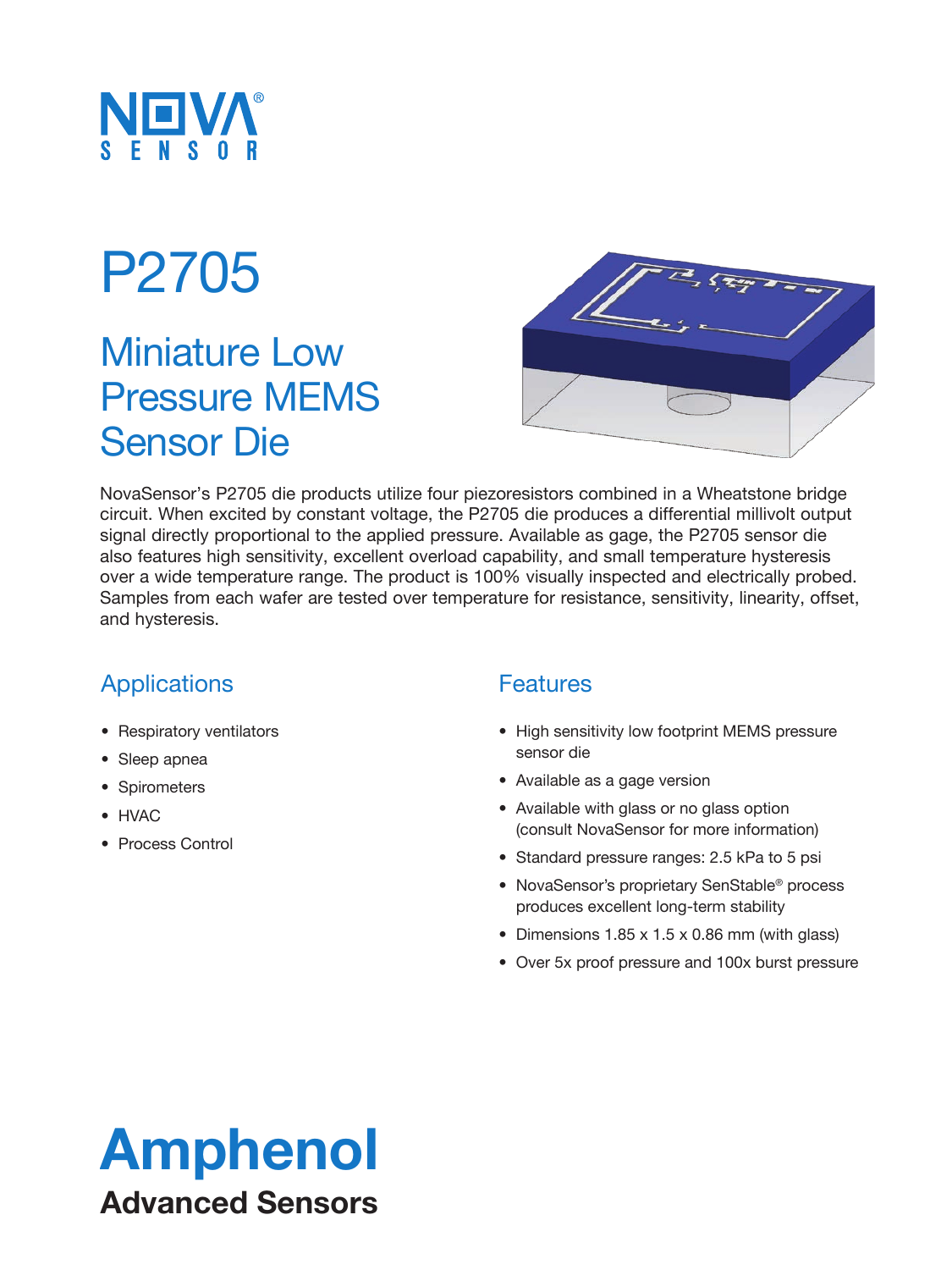# P2705 Specifications

| <b>Product Number</b>                         | <b>Full Pressure</b>                | Proof<br>Pressure         | <b>Burst Pressure</b>              | Sensitivity (4)<br>(mV/V/kPa) |  |
|-----------------------------------------------|-------------------------------------|---------------------------|------------------------------------|-------------------------------|--|
| 51600                                         | 2.5 kPa                             | <b>35 kPa</b>             | 700 kPa                            | $2 - 4$                       |  |
| 51601                                         | 1 psi                               | 35 kPa                    | 700 kPa                            | $2 - 4$                       |  |
| 51605                                         | $2.5$ psi                           | 17.5 psi                  | 250 psi                            | $1.2 - 2.2$                   |  |
| 51606                                         | 5 psi                               | 35 psi                    | 250 psi                            | $0.9 - 1.5$                   |  |
| 51608 (no glass)                              | 2.5 kPa                             | 35 kPa                    | 700 kPa                            | $2 - 4$                       |  |
| Parameter                                     | Value                               | <b>Units</b>              | <b>Notes</b>                       |                               |  |
| Electrical @ 72°F (25°C) unless noted         |                                     |                           |                                    |                               |  |
| <b>Excitation (DC)</b>                        | 3.3, 5                              | Volt                      | Maximum 8 VDC                      |                               |  |
| <b>Bridge Resistance</b>                      | $5000 + 20\%$                       | Ohm                       |                                    |                               |  |
| Environment                                   |                                     |                           |                                    |                               |  |
| <b>Operating Temp.</b>                        | $-40$ to 125                        | $\rm ^{\circ}C$           |                                    |                               |  |
| Storage Temp.                                 | $-55$ to $150$                      | $\rm ^{\circ}C$           |                                    |                               |  |
| <b>Mechanical</b>                             |                                     |                           |                                    |                               |  |
| <b>Dimensions</b>                             | $1.85 \times 1.5 \times$<br>0.86    | mm                        | $L \times W \times H$ , with glass |                               |  |
| <b>Media Compatibility</b>                    | Clean dry air, non-corrosive gases  |                           |                                    |                               |  |
| Performance Parameters (1)                    | Value for<br>51600,<br>51601, 51608 | Value for<br>51605, 51606 | <b>Units</b>                       | <b>Notes</b>                  |  |
| <b>Zero Offset</b>                            | ±10                                 | ±10                       | mV/V                               | $\overline{2}$                |  |
| <b>Pressure Non Linearity (BFSL)</b>          | ± 0.3                               | ± 0.35                    | %FSO                               | 3                             |  |
| <b>Pressure Hysteresis</b>                    | ± 0.1                               | ± 0.1                     | %FSO                               | $\overline{\mathbf{4}}$       |  |
| <b>Temperature Coefficient of Zero</b>        | ±10                                 | ±10                       | µV/V/°C                            | 4, 5                          |  |
| <b>Temperature Coefficient of Resistance</b>  | 0.08                                | 0.08                      | $\%$ /°C                           | 4, 5                          |  |
| <b>Temperature Coefficient of Sensitivity</b> | $-18$ to $-25$                      | $-18$ to $-25$            | $\%$ /°C                           | 4, 5                          |  |
| <b>Zero Thermal Hysteresis</b>                | ± 0.5                               | ± 0.25                    | %FSO                               | 4, 5                          |  |

1. All values measured at 25ºC and 5 VDC excitation, unless otherwise noted. Samples from each wafer are used to verify bridge resistance, offset, span, linearity and die performance in the temperature range between 0ºC to 70ºC.

2. Parameter is 100% measured at wafer probing at normal conditions.

3. Best fit straight line.

4. Typical value.

5. Between 0ºC to 70ºC.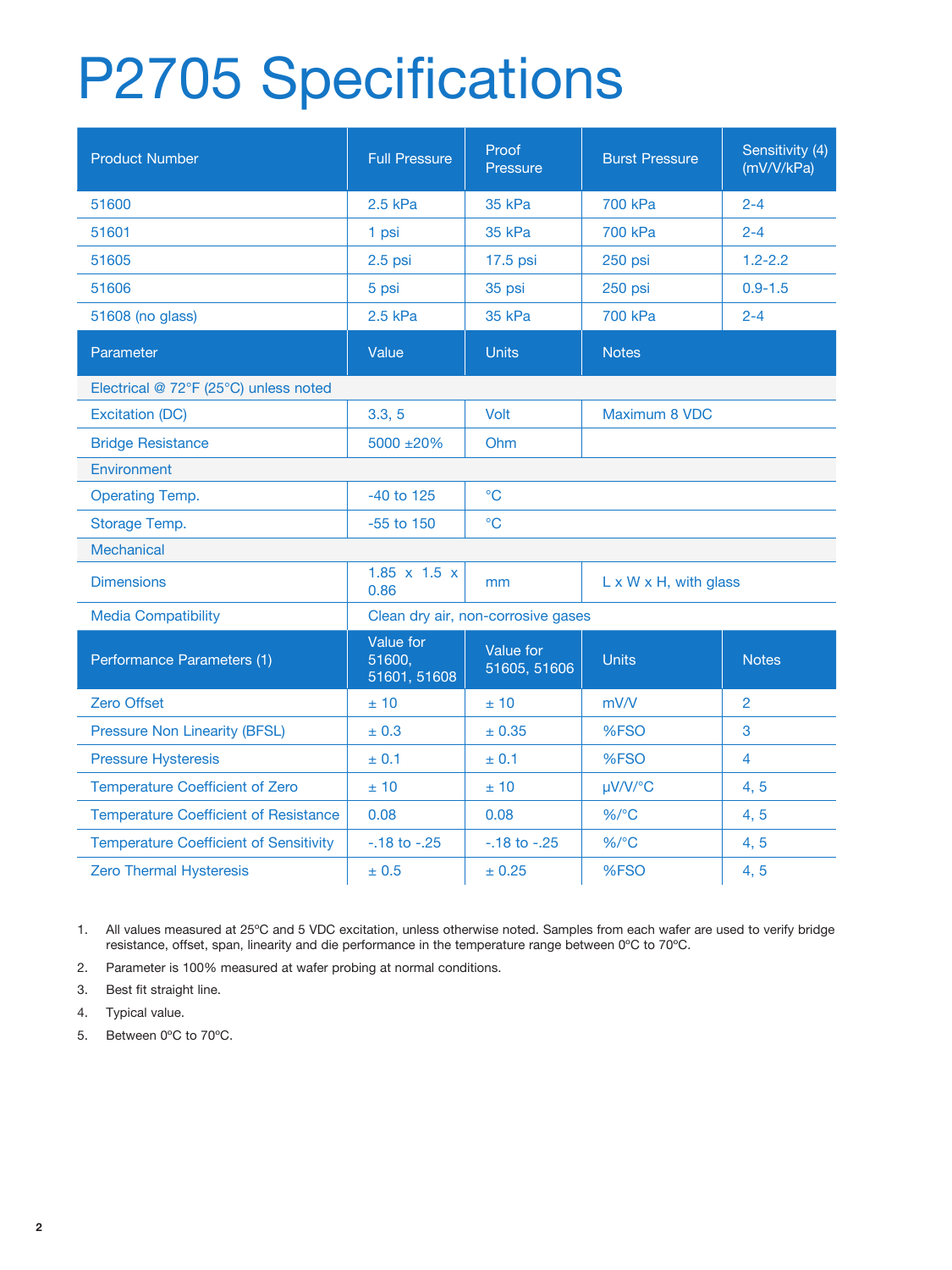## P2705 Specifications

### Shipping and Handling

All wafers are shipped in protective containers. The wafers are sawn on sticky tape with plastic rings or metal frames. All wafers are electrically probed and visually inspected. Electrical rejects and visual rejects are marked with colored dots. Each wafer will have the following information: Lot number, wafer number, device part number and the number of good die.

### Ordering Information

Contact Amphenol Sales

#### **Warranty**

NovaSensor warrants its products against defects in material and workmanship for 12 months from the date of shipment. Products not subjected to misuse will be repaired or replaced. NovaSensor reserves the right to make changes without further notice to any products herein. NovaSensor makes no warranty, representation or guarantee regarding the suitability of its products for any particular application. NovaSensor does not assume any liability arising out of the application or use of any product or circuit and specifically disclaims, and all liability, without limitation consequential or incidental damages. The foregoing warranties are exclusive and in lieu of all other warranties, whether written, oral, implied or statutory. No implied statutory warranty of merchantability of fitness for a particular purpose shall apply.





P2705 Bonding Diagram Bond pad size L x W (0.1 mm x 0.1 mm)